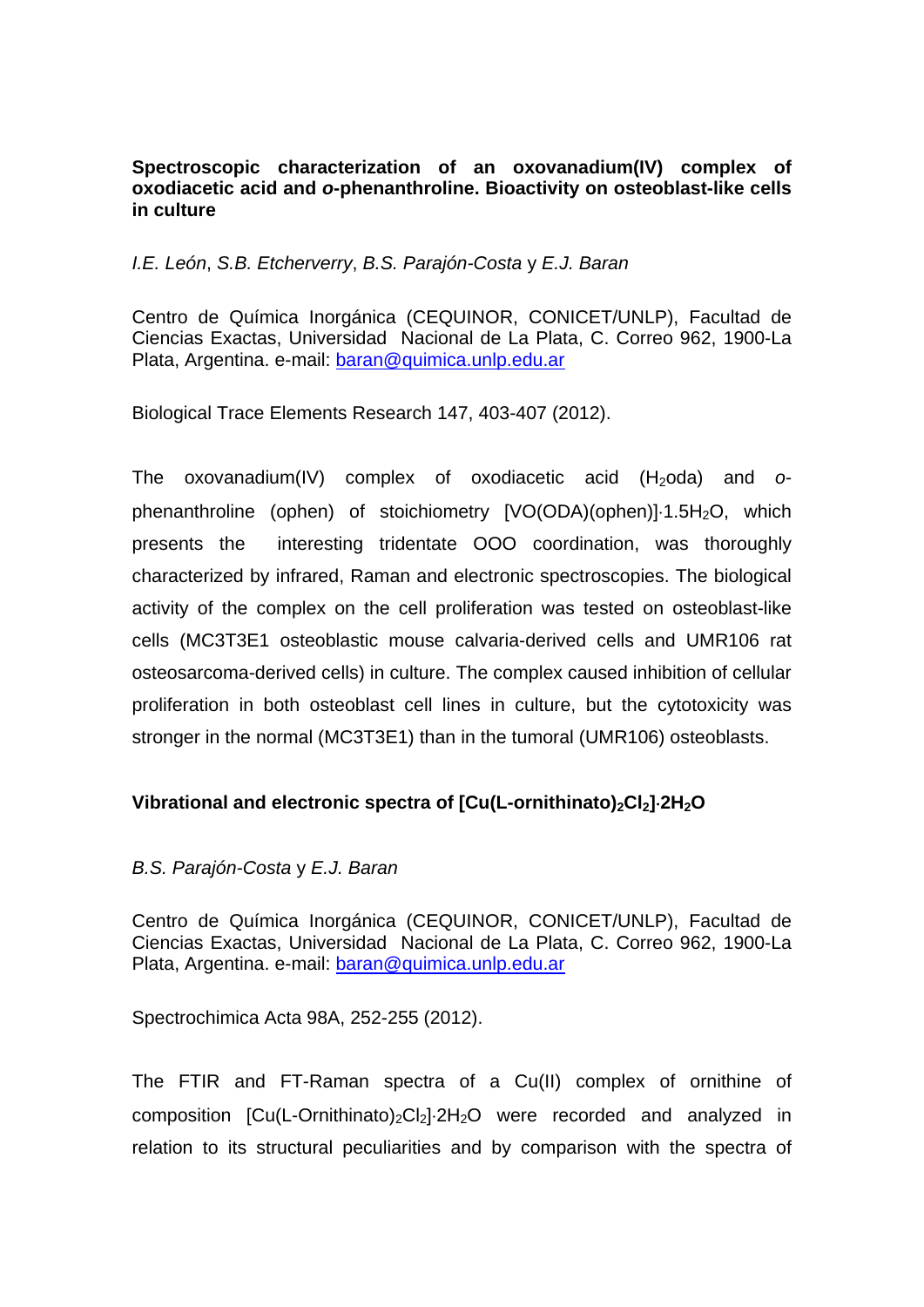ornithine hydrochloride and of other *bis*(amino acid) complexes of Cu(II). The electronic spectrum of the complex is also briefly discussed.

### **Quelatoterapias: Avances Recientes y Perspectivas**

## *E.J. Baran*

Centro de Química Inorgánica (CEQUINOR, CONICET/UNLP), Facultad de Ciencias Exactas, Universidad Nacional de La Plata, C. Correo 962, 1900-La Plata, Argentina. e-mail: baran@quimica.unlp.edu.ar

*Aplicaciones de los Compuestos Metálicos en Medicina* (D. Gambino, V. Moreno & M.Navarro, Eds.), EAE-LAP Lambert Academic Publishing GmbH & Co KG, Saarbrücken, 2012, pp. 383-445.

Las quelatoterapias ocupan un lugar central en la Medicina y Farmacología modernas, ya que estudios continuados con animales de laboratorio y una ya extensa experiencia clínica demuestran que intoxicaciones agudas o crónicas con una variedad de metales pueden ser revertidas satisfactoriamente por administración de un agente quelante adecuado. En este capítulo se discuten las características químicas, propiedades, y usos de los agentes quelantes más usuales así como de algunos nuevos y muy promisorios agentes de este tipo. En la segunda parte del capítulo se analiza y discute detalladamente el impacto biológico y bioquímico de esos agentes, así como su utilización en el tratamiento de algunas enfermedades y desórdenes, seleccionados como ejemplos.